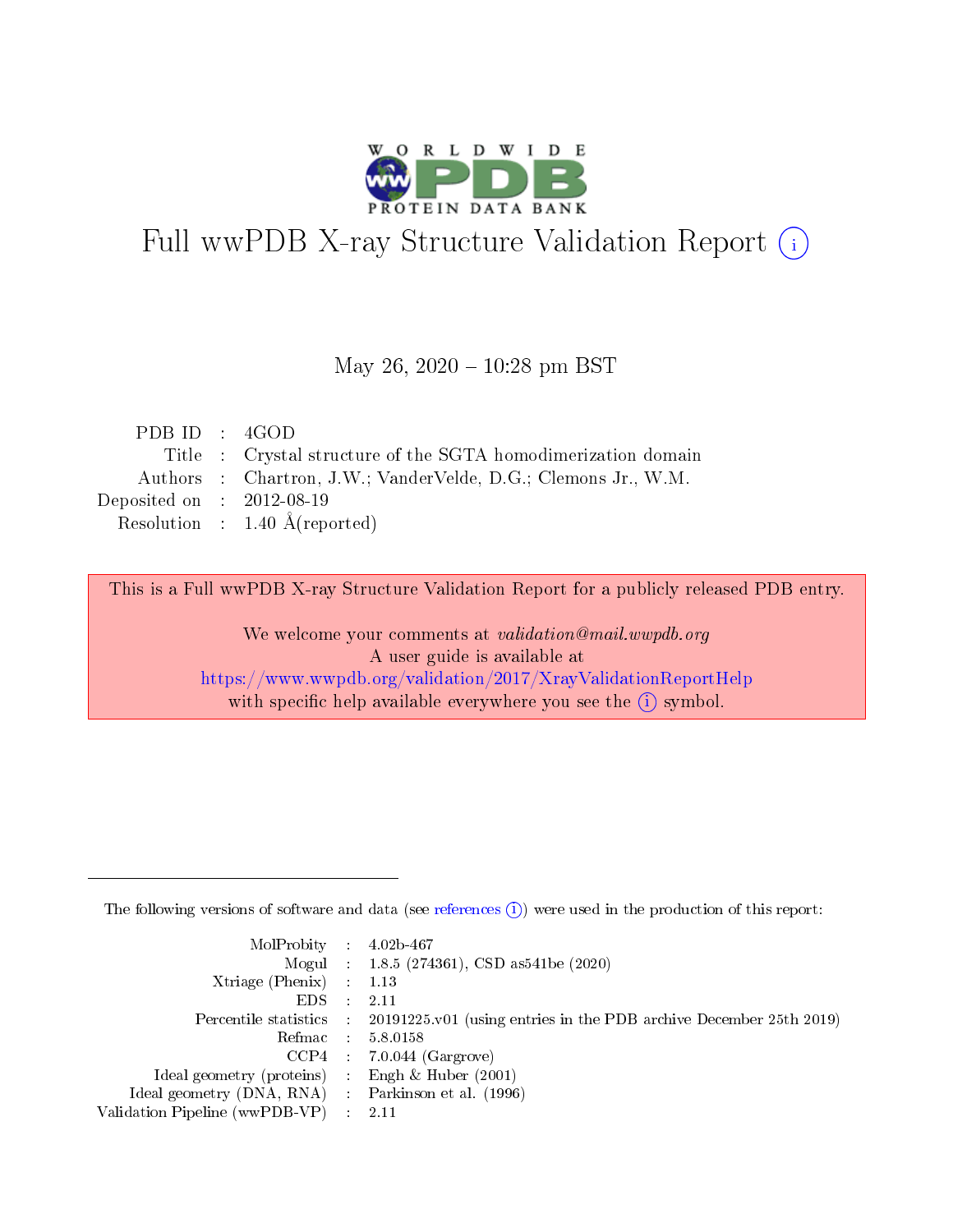# 1 [O](https://www.wwpdb.org/validation/2017/XrayValidationReportHelp#overall_quality)verall quality at a glance  $(i)$

The following experimental techniques were used to determine the structure: X-RAY DIFFRACTION

The reported resolution of this entry is 1.40 Å.

Percentile scores (ranging between 0-100) for global validation metrics of the entry are shown in the following graphic. The table shows the number of entries on which the scores are based.



| Metric                | Whole archive<br>$(\#\text{Entries})$ | Similar resolution<br>$(\#\text{Entries}, \text{resolution range}(\text{\AA}))$ |
|-----------------------|---------------------------------------|---------------------------------------------------------------------------------|
| $R_{free}$            | 130704                                | $1714(1.40-1.40)$                                                               |
| Clashscore            | 141614                                | $1812(1.40-1.40)$                                                               |
| Ramachandran outliers | 138981                                | $1763(1.40-1.40)$                                                               |
| Sidechain outliers    | 138945                                | $1762(1.40-1.40)$                                                               |
| RSRZ outliers         | 127900                                | $1674(1.40-1.40)$                                                               |

The table below summarises the geometric issues observed across the polymeric chains and their fit to the electron density. The red, orange, yellow and green segments on the lower bar indicate the fraction of residues that contain outliers for  $>=3, 2, 1$  and 0 types of geometric quality criteria respectively. A grey segment represents the fraction of residues that are not modelled. The numeric value for each fraction is indicated below the corresponding segment, with a dot representing fractions  $\epsilon=5\%$  The upper red bar (where present) indicates the fraction of residues that have poor fit to the electron density. The numeric value is given above the bar.

| Mol | $\mid$ Chain $\mid$ Length | Quality of chain |     |     |
|-----|----------------------------|------------------|-----|-----|
|     | にの                         | 4%<br>81%        | 10% | 10% |
|     | س س                        | 6%<br>83%        | 6%  | 12% |

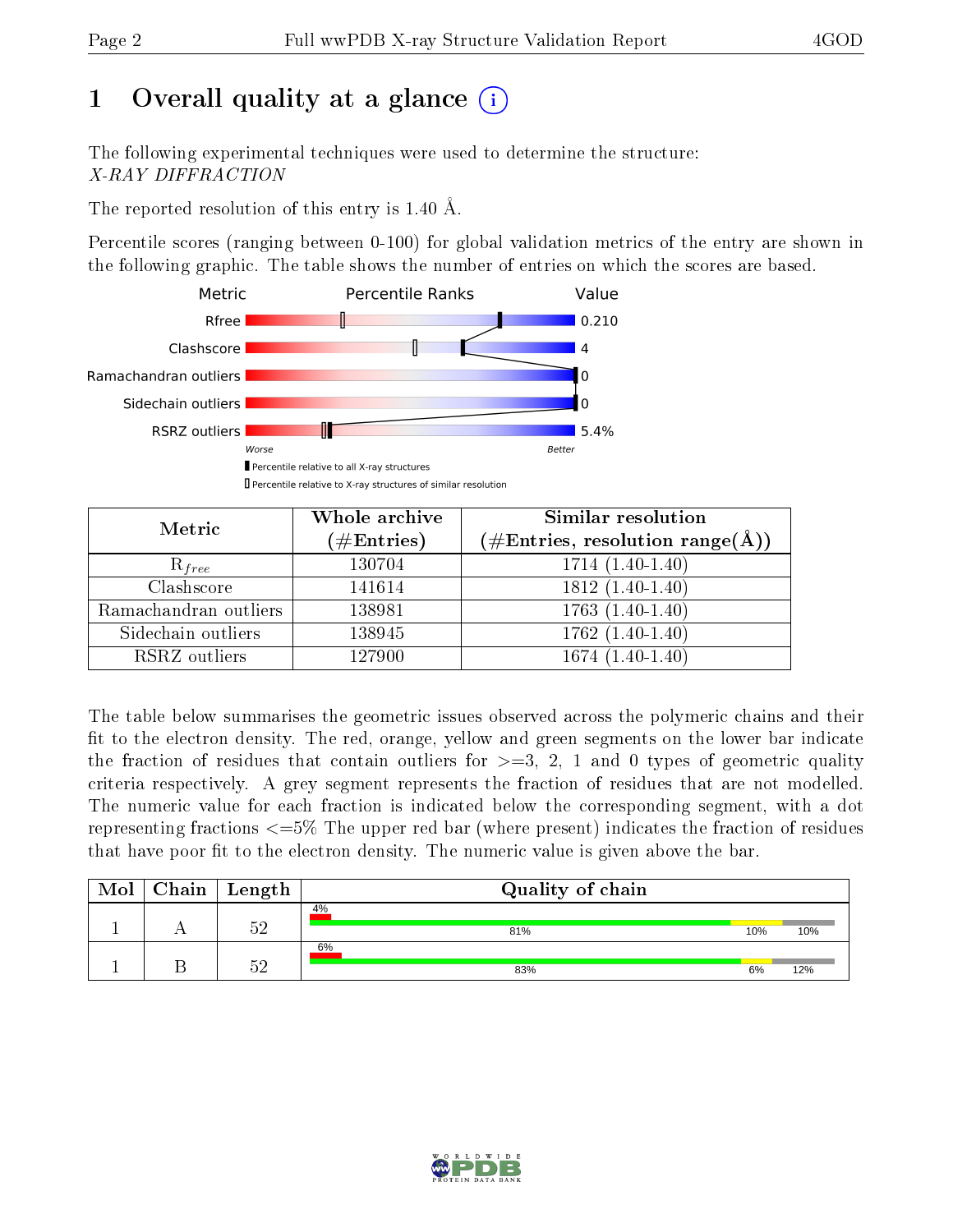# 2 Entry composition (i)

There are 3 unique types of molecules in this entry. The entry contains 850 atoms, of which 0 are hydrogens and 0 are deuteriums.

In the tables below, the ZeroOcc column contains the number of atoms modelled with zero occupancy, the AltConf column contains the number of residues with at least one atom in alternate conformation and the Trace column contains the number of residues modelled with at most 2 atoms.

• Molecule 1 is a protein called Small glutamine-rich tetratricopeptide repeat-containing protein alpha.

|  | Mol   Chain   Residues | Atoms         |             |  | $\rm ZeroOcc$   AltConf   Trace |  |  |  |
|--|------------------------|---------------|-------------|--|---------------------------------|--|--|--|
|  | 47                     | Total C N O S |             |  |                                 |  |  |  |
|  |                        | 366           | 230 63 71 2 |  |                                 |  |  |  |
|  | 46                     | Total C N O S |             |  |                                 |  |  |  |
|  |                        | 358           | 226 62      |  | - 68                            |  |  |  |

There are 2 discrepancies between the modelled and reference sequences:

| Chain | Residue   Modelled | Actual | Comment               | <b>Reference</b> |
|-------|--------------------|--------|-----------------------|------------------|
|       | M ET               | $\sim$ | EXPRESSION TAG        | UNP 043765       |
|       | M ET L             | $\sim$ | <b>EXPRESSION TAG</b> | UNP 043765       |

• Molecule 2 is (4S)-2-METHYL-2,4-PENTANEDIOL (three-letter code: MPD) (formula:  $C_6H_{14}O_2$ .



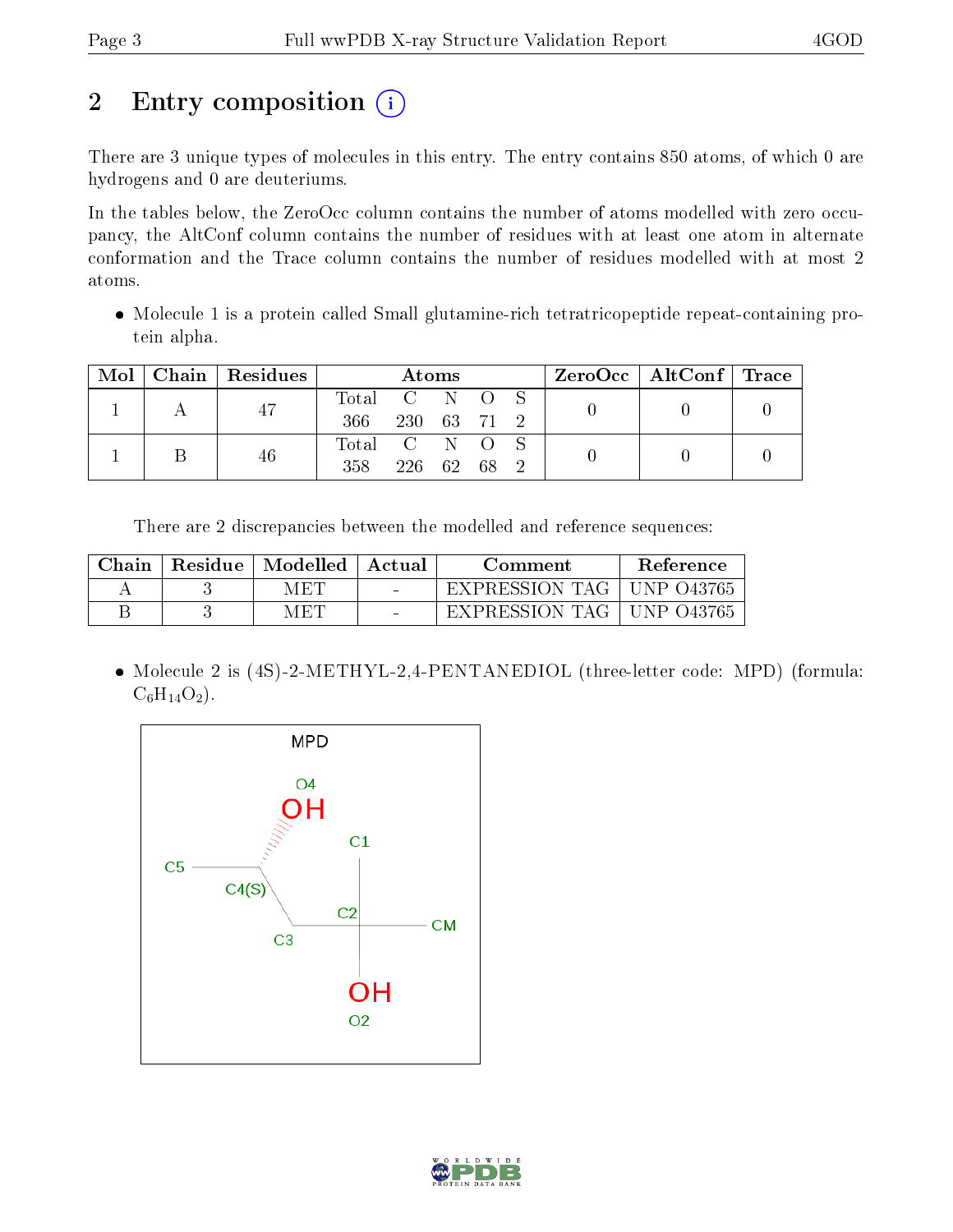|  | $Mol$   Chain   Residues | Atoms     | $ZeroOcc \mid AltConf$ |  |
|--|--------------------------|-----------|------------------------|--|
|  |                          | Total C O |                        |  |
|  |                          | Total C O |                        |  |

 $\bullet\,$  Molecule 3 is water.

|  | $Mol$   Chain   Residues | Atoms               | $ZeroOcc$   AltConf |
|--|--------------------------|---------------------|---------------------|
|  |                          | Total O<br>71       |                     |
|  | 39                       | Total O<br>39<br>39 |                     |

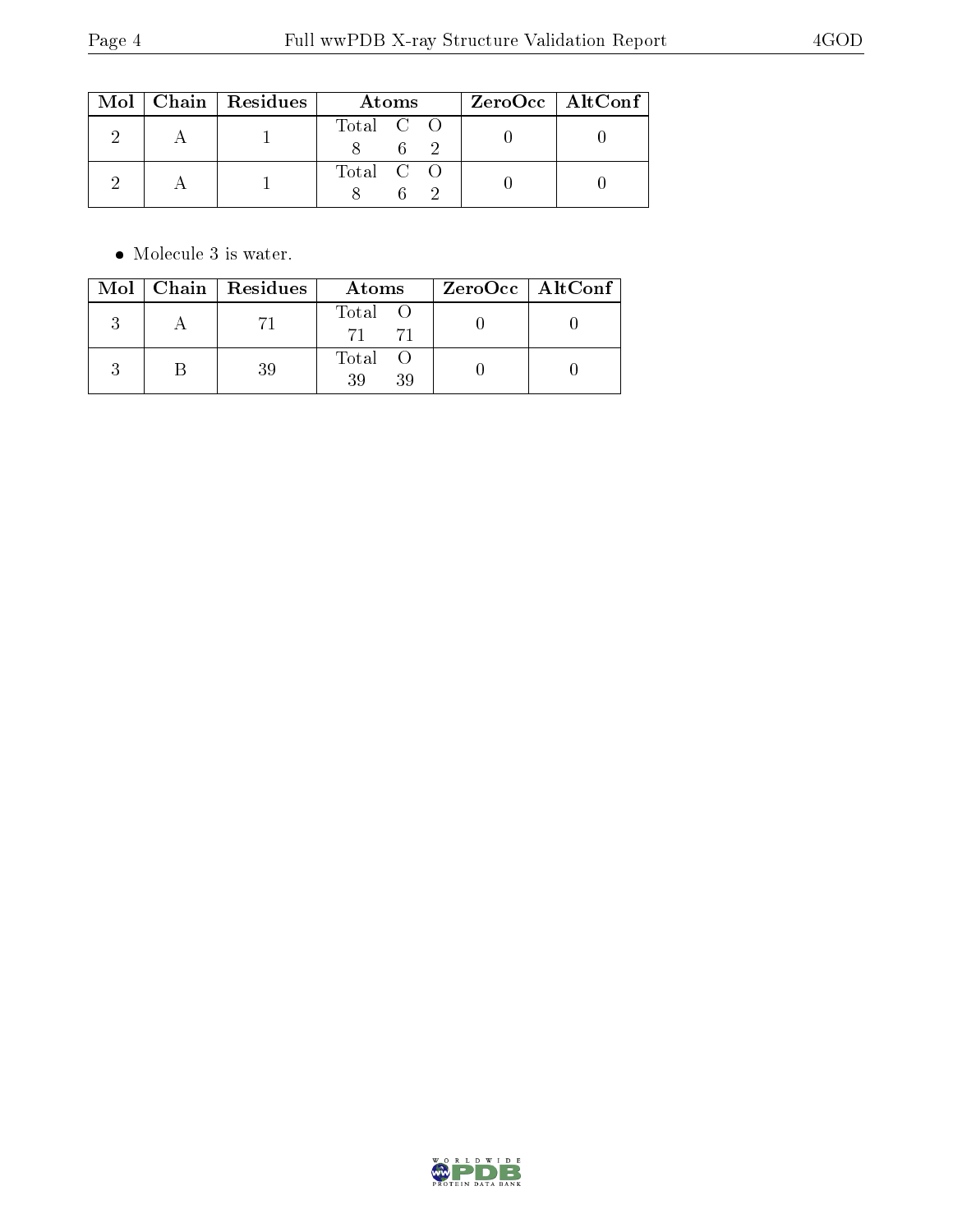## 3 Residue-property plots  $(i)$

These plots are drawn for all protein, RNA and DNA chains in the entry. The first graphic for a chain summarises the proportions of the various outlier classes displayed in the second graphic. The second graphic shows the sequence view annotated by issues in geometry and electron density. Residues are color-coded according to the number of geometric quality criteria for which they contain at least one outlier: green  $= 0$ , yellow  $= 1$ , orange  $= 2$  and red  $= 3$  or more. A red dot above a residue indicates a poor fit to the electron density (RSRZ  $> 2$ ). Stretches of 2 or more consecutive residues without any outlier are shown as a green connector. Residues present in the sample, but not in the model, are shown in grey.

• Molecule 1: Small glutamine-rich tetratricopeptide repeat-containing protein alpha





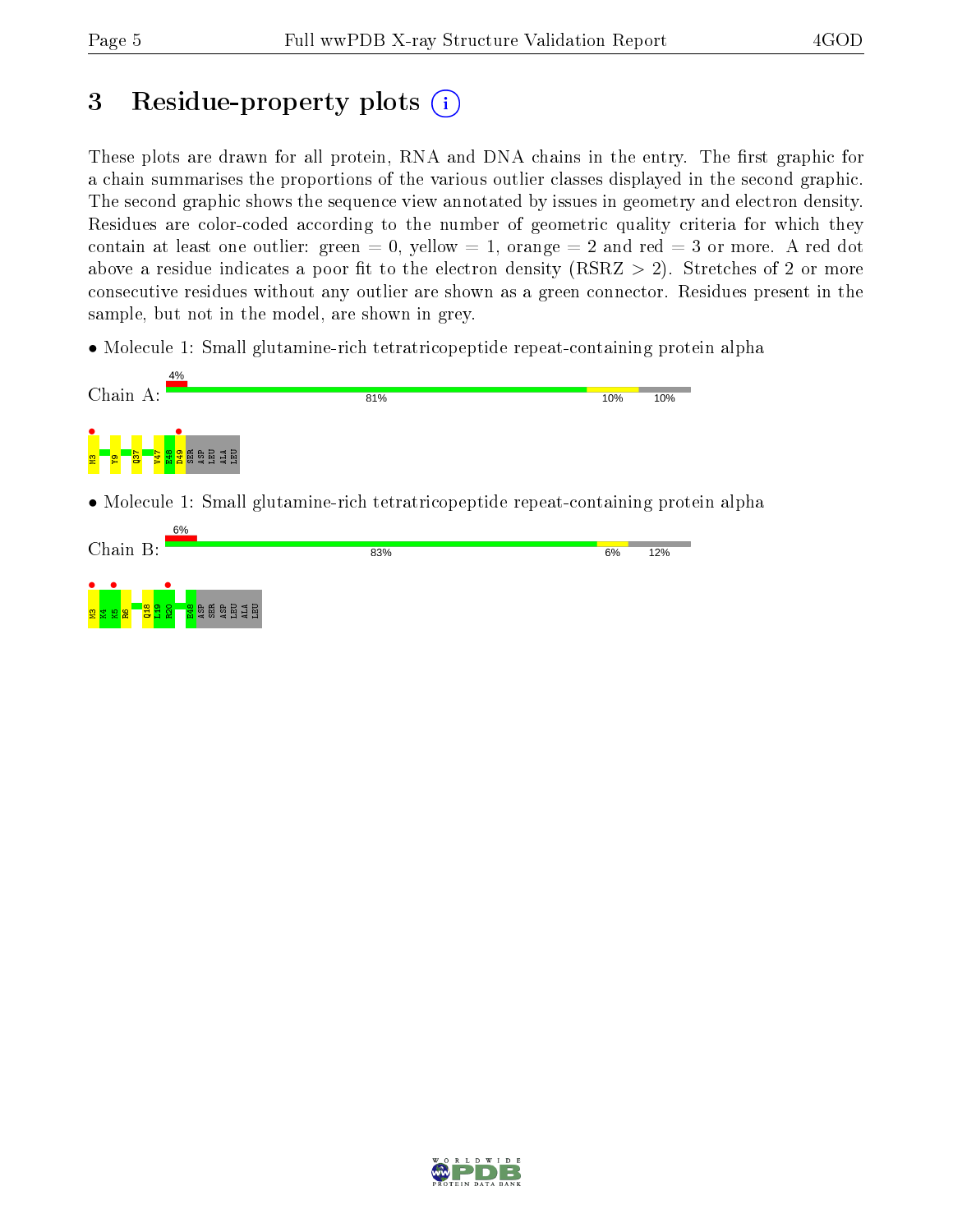## 4 Data and refinement statistics  $(i)$

| Property                                                             | Value                                            | Source     |
|----------------------------------------------------------------------|--------------------------------------------------|------------|
| Space group                                                          | P 2 21 21                                        | Depositor  |
| Cell constants                                                       | $57.05\text{\AA}$<br>$23.60\text{\AA}$<br>64.95Å | Depositor  |
| a, b, c, $\alpha$ , $\beta$ , $\gamma$                               | $90.00^{\circ}$ $90.00^{\circ}$ $90.00^{\circ}$  |            |
| Resolution $(A)$                                                     | 28.22<br>$-1.40$                                 | Depositor  |
|                                                                      | $28.22 - 1.40$                                   | <b>EDS</b> |
| % Data completeness                                                  | $\overline{98.2}$ $(28.22 - 1.40)$               | Depositor  |
| (in resolution range)                                                | $95.2(28.22 - 1.40)$                             | <b>EDS</b> |
| $R_{merge}$                                                          | 0.08                                             | Depositor  |
| $\mathrm{R}_{sym}$                                                   | (Not available)                                  | Depositor  |
| $\langle I/\sigma(I) \rangle^{-1}$                                   | $1.22$ (at 1.40Å)                                | Xtriage    |
| Refinement program                                                   | PHENIX (phenix.refine: 1.8 1069)                 | Depositor  |
| $R, R_{free}$                                                        | 0.197,<br>0.208                                  | Depositor  |
|                                                                      | $0.200$ ,<br>0.210                               | DCC        |
| $R_{free}$ test set                                                  | $\overline{1246}$ reflections $(7.28\%)$         | wwPDB-VP   |
| Wilson B-factor $(A^2)$                                              | 13.6                                             | Xtriage    |
| Anisotropy                                                           | 0.529                                            | Xtriage    |
| Bulk solvent $k_{sol}(e/\mathring{A}^3)$ , $B_{sol}(\mathring{A}^2)$ | $0.35$ , 42.8                                    | <b>EDS</b> |
| L-test for twinning <sup>2</sup>                                     | $< L >$ = 0.47, $< L2 >$ = 0.31                  | Xtriage    |
| Estimated twinning fraction                                          | No twinning to report.                           | Xtriage    |
| $F_o, F_c$ correlation                                               | 0.96                                             | <b>EDS</b> |
| Total number of atoms                                                | 850                                              | wwPDB-VP   |
| Average B, all atoms $(A^2)$                                         | 18.0                                             | wwPDB-VP   |

Xtriage's analysis on translational NCS is as follows: The largest off-origin peak in the Patterson function is  $12.51\%$  of the height of the origin peak. No significant pseudotranslation is detected.

<sup>&</sup>lt;sup>2</sup>Theoretical values of  $\langle |L| \rangle$ ,  $\langle L^2 \rangle$  for acentric reflections are 0.5, 0.333 respectively for untwinned datasets, and 0.375, 0.2 for perfectly twinned datasets.



<span id="page-5-1"></span><span id="page-5-0"></span><sup>1</sup> Intensities estimated from amplitudes.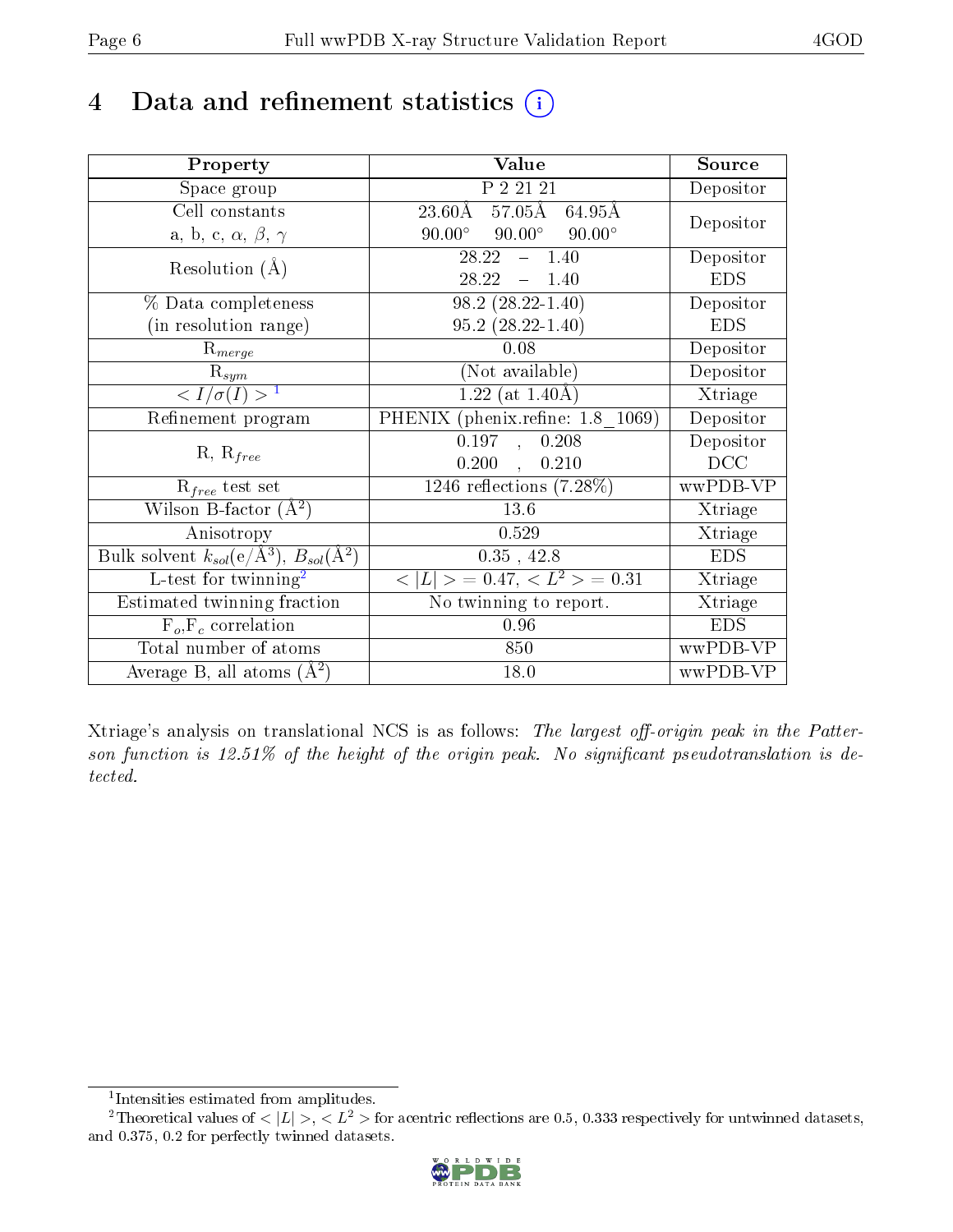# 5 Model quality  $(i)$

### 5.1 Standard geometry  $(i)$

Bond lengths and bond angles in the following residue types are not validated in this section: MPD

The Z score for a bond length (or angle) is the number of standard deviations the observed value is removed from the expected value. A bond length (or angle) with  $|Z| > 5$  is considered an outlier worth inspection. RMSZ is the root-mean-square of all Z scores of the bond lengths (or angles).

| Mol | Chain |      | Bond lengths | Bond angles |             |
|-----|-------|------|--------------|-------------|-------------|
|     |       | RMSZ | $\# Z  > 5$  | RMSZ        | $\# Z  > 5$ |
|     |       | 0.31 | 0/370        | 0.53        | /497        |
|     |       | 0.32 | 0/362        | 0.47        | 0/486       |
| ΔH  | ΔH    | 0.32 | 0/732        | 0.50        | /983        |

There are no bond length outliers.

There are no bond angle outliers.

There are no chirality outliers.

There are no planarity outliers.

#### $5.2$  Too-close contacts  $(i)$

In the following table, the Non-H and H(model) columns list the number of non-hydrogen atoms and hydrogen atoms in the chain respectively. The H(added) column lists the number of hydrogen atoms added and optimized by MolProbity. The Clashes column lists the number of clashes within the asymmetric unit, whereas Symm-Clashes lists symmetry related clashes.

|  |     |     | Mol   Chain   Non-H   H(model)   H(added)   Clashes   Symm-Clashes |
|--|-----|-----|--------------------------------------------------------------------|
|  | 366 | 363 |                                                                    |
|  | 358 | 359 |                                                                    |
|  | 16  | 28  |                                                                    |
|  |     |     |                                                                    |
|  | 39  |     |                                                                    |
|  | 850 | 750 |                                                                    |

The all-atom clashscore is defined as the number of clashes found per 1000 atoms (including hydrogen atoms). The all-atom clashscore for this structure is 4.

All (6) close contacts within the same asymmetric unit are listed below, sorted by their clash magnitude.

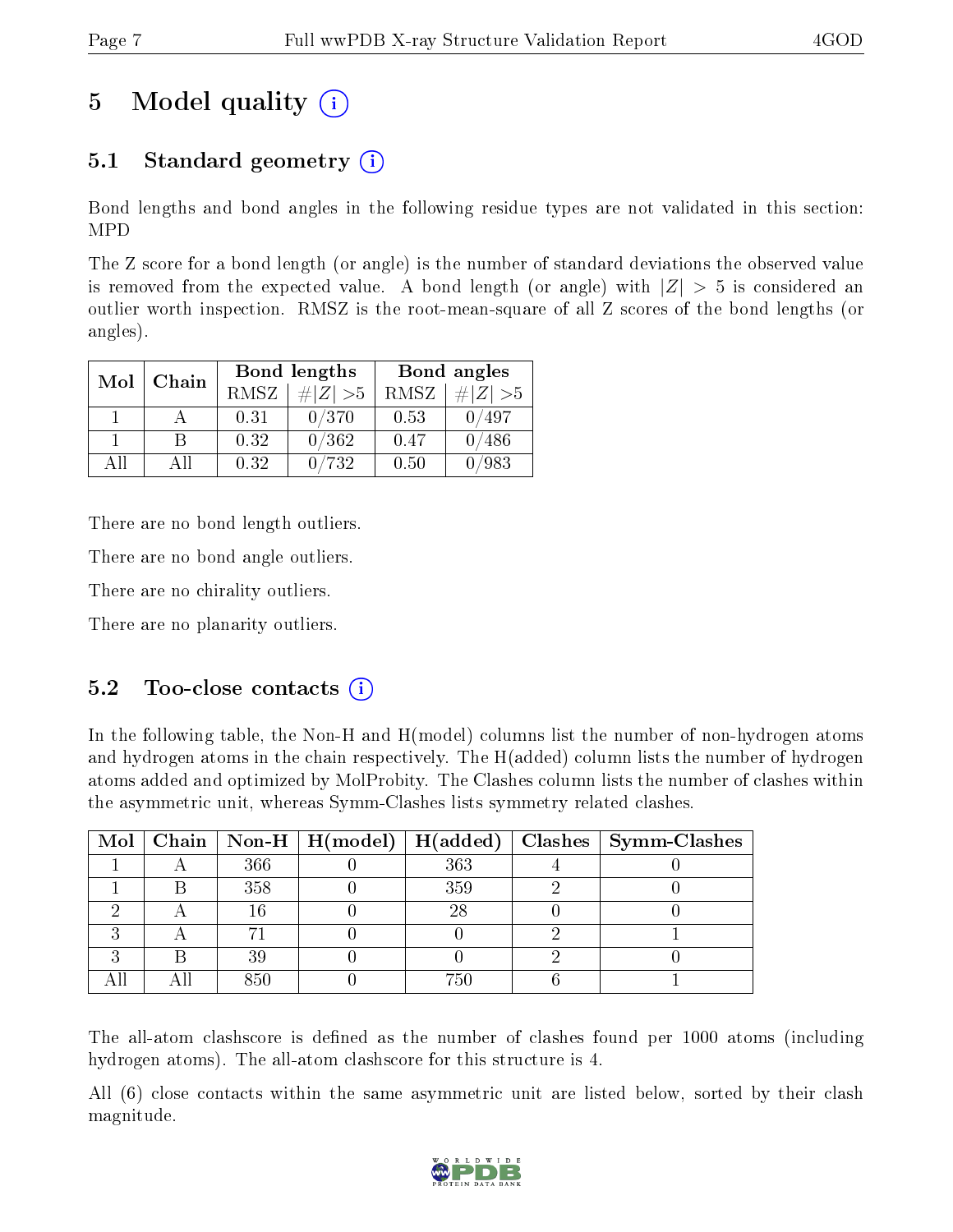| Atom-1            | Atom-2          | Interatomic<br>distance $(\AA)$ | Clash<br>overlap $(A)$ |
|-------------------|-----------------|---------------------------------|------------------------|
| 1:B:18:GLN:OE1    | 3:B:138:HOH:O   | 1.82                            | 0.97                   |
| 1: A:37: GLN: NE2 | 3:A:261:HOH:O   | 2.36                            | 0.59                   |
| 1: A.9: TYR: CE2  | 1: A:47: VAL:HA | 2.49                            | 0.47                   |
| 1:B:3:MET:SD      | 1:B:6:ARG:NH2   | 2.88                            | 0.47                   |
| 1:A:49:ASP:O      | 3:A:247:HOH:O   | 2.21                            | 0.43                   |
| 1: A:3: MET:HA    | 3:B:138:HOH:O   | 2.21                            | 0.41                   |

All (1) symmetry-related close contacts are listed below. The label for Atom-2 includes the symmetry operator and encoded unit-cell translations to be applied.

| Atom-1 |                                     | Interatomic    | Clash         |  |
|--------|-------------------------------------|----------------|---------------|--|
| Atom-2 |                                     | distance $(A)$ | overlap $(A)$ |  |
|        | 3:A:265:HOH:O   3:A:265:HOH:O 2 566 | 2.17           | ).03          |  |

### 5.3 Torsion angles (i)

#### 5.3.1 Protein backbone  $(i)$

In the following table, the Percentiles column shows the percent Ramachandran outliers of the chain as a percentile score with respect to all X-ray entries followed by that with respect to entries of similar resolution.

The Analysed column shows the number of residues for which the backbone conformation was analysed, and the total number of residues.

| Mol | Chain | Analysed                    | Favoured      | Allowed   Outliers   Percentiles |                     |               |
|-----|-------|-----------------------------|---------------|----------------------------------|---------------------|---------------|
|     |       | $45/52$ $(86\%)$            | $ 45(100\%)$  |                                  | $100$   $100$       |               |
|     |       | $44/52$ (85%)               | $ 44 (100\%)$ |                                  | $\vert$ 100 $\vert$ | $ 100\rangle$ |
| All | All   | $89/104(86\%)$   89 (100\%) |               |                                  | 100                 | 100           |

There are no Ramachandran outliers to report.

#### 5.3.2 Protein sidechains (i)

In the following table, the Percentiles column shows the percent sidechain outliers of the chain as a percentile score with respect to all X-ray entries followed by that with respect to entries of similar resolution.

The Analysed column shows the number of residues for which the sidechain conformation was analysed, and the total number of residues.

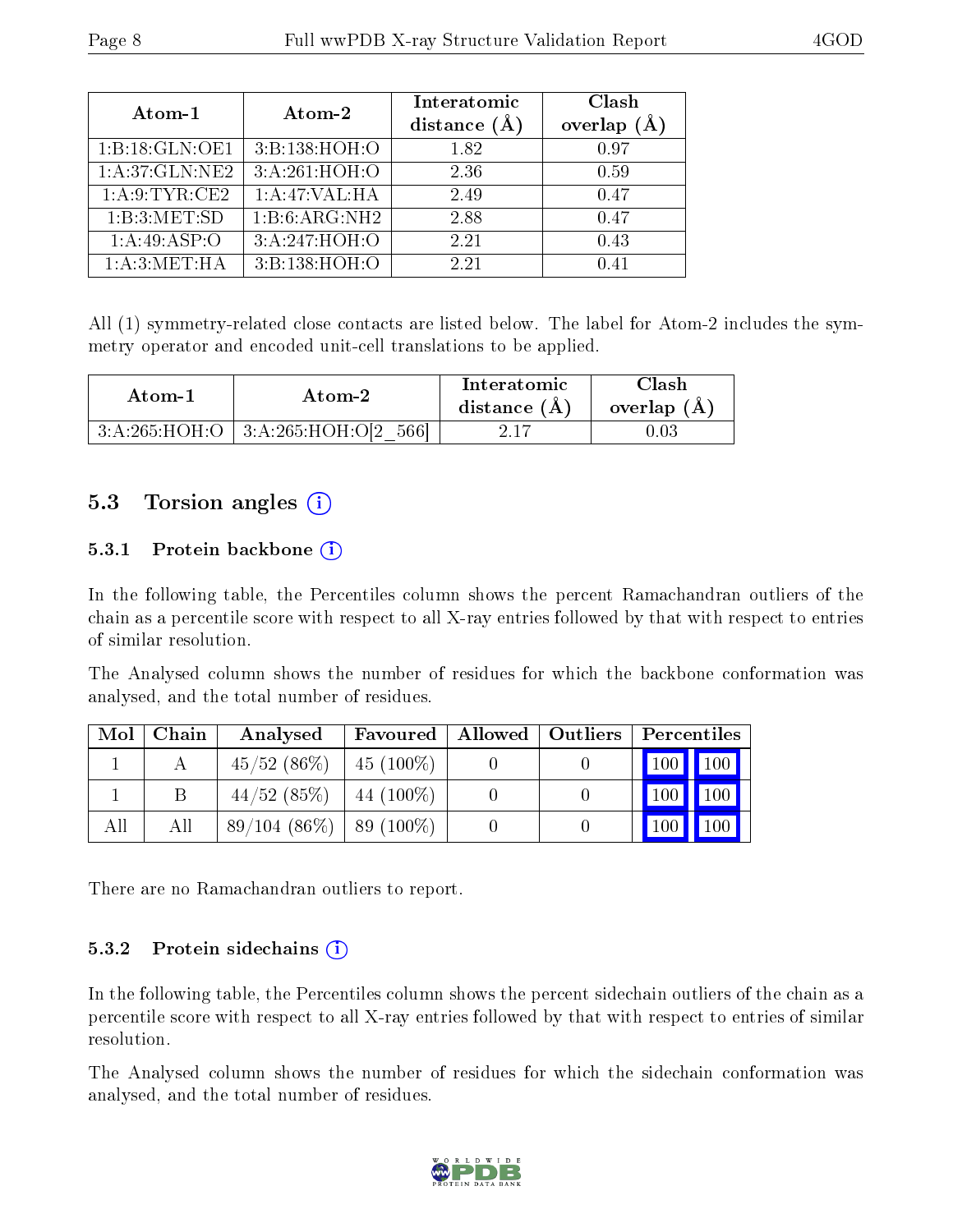| Mol | Chain | Analysed       | Rotameric   Outliers | Percentiles                  |                     |
|-----|-------|----------------|----------------------|------------------------------|---------------------|
|     |       | $39/43(91\%)$  | 39 $(100\%)$         | $\mid$ 100 $\mid$ 100 $\mid$ |                     |
|     | B     | 38/43(88%)     | 38 $(100\%)$         | $ 100\rangle$                | $\vert$ 100 $\vert$ |
| All | Аll   | $77/86$ (90\%) | 77 (100\%)           |                              | 100 <sup>1</sup>    |

There are no protein residues with a non-rotameric sidechain to report.

Some sidechains can be flipped to improve hydrogen bonding and reduce clashes. There are no such sidechains identified.

#### 5.3.3 RNA $(i)$

There are no RNA molecules in this entry.

### 5.4 Non-standard residues in protein, DNA, RNA chains (i)

There are no non-standard protein/DNA/RNA residues in this entry.

### 5.5 Carbohydrates (i)

There are no carbohydrates in this entry.

### 5.6 Ligand geometry  $(i)$

2 ligands are modelled in this entry.

In the following table, the Counts columns list the number of bonds (or angles) for which Mogul statistics could be retrieved, the number of bonds (or angles) that are observed in the model and the number of bonds (or angles) that are defined in the Chemical Component Dictionary. The Link column lists molecule types, if any, to which the group is linked. The Z score for a bond length (or angle) is the number of standard deviations the observed value is removed from the expected value. A bond length (or angle) with  $|Z| > 2$  is considered an outlier worth inspection. RMSZ is the root-mean-square of all Z scores of the bond lengths (or angles).

| Mol |     | $\mathbf{Type} \mid \mathbf{Chain}$ |                      | Link                     | Bond lengths |      |         | Bond angles |      |   |
|-----|-----|-------------------------------------|----------------------|--------------------------|--------------|------|---------|-------------|------|---|
|     |     |                                     | $\operatorname{Res}$ |                          | $\rm~counts$ | RMSZ | $\# Z $ | Counts      | RMSZ | # |
|     | MPD |                                     | 101                  | $\blacksquare$           |              | 0.27 |         | 9,10,10     | 0.53 |   |
|     | MPI |                                     | 102                  | $\overline{\phantom{a}}$ |              | 0.27 |         | 9, 10, 10   | N 19 |   |

In the following table, the Chirals column lists the number of chiral outliers, the number of chiral centers analysed, the number of these observed in the model and the number defined in the Chemical Component Dictionary. Similar counts are reported in the Torsion and Rings columns.

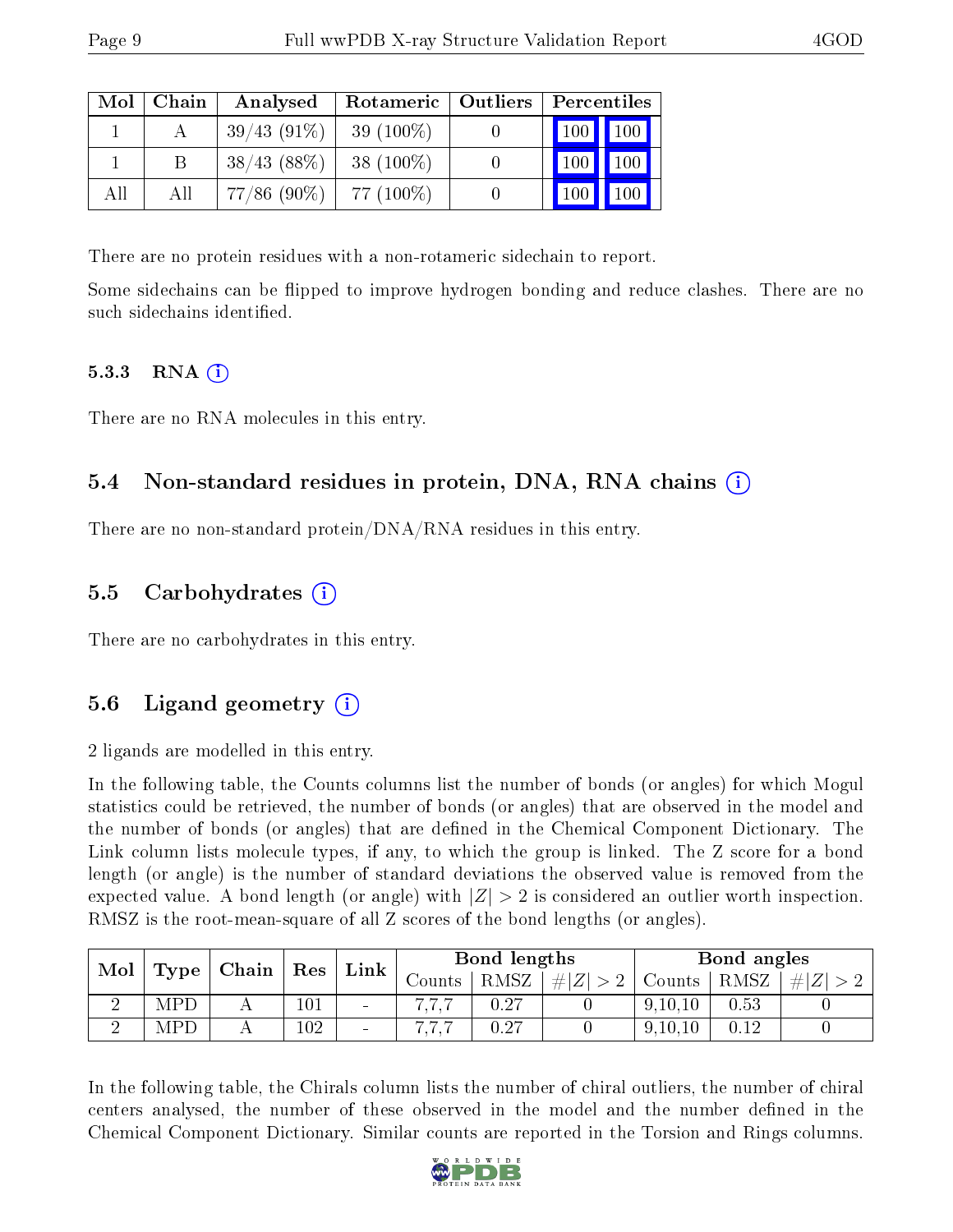|            |     |  | Mol   Type   Chain   Res   Link   Chirals   Torsions   Rings |  |
|------------|-----|--|--------------------------------------------------------------|--|
| <b>MPD</b> |     |  | 1/5/5/5                                                      |  |
| <b>MPD</b> | 102 |  | 0/5/5/5                                                      |  |

'-' means no outliers of that kind were identified.

There are no bond length outliers.

There are no bond angle outliers.

There are no chirality outliers.

All (1) torsion outliers are listed below:

| $\sqrt{\text{Mol}}$   Chain   Res   Type |      | Atoms       |
|------------------------------------------|------|-------------|
|                                          | MPD. | C2-C3-C4-C5 |

There are no ring outliers.

No monomer is involved in short contacts.

#### 5.7 [O](https://www.wwpdb.org/validation/2017/XrayValidationReportHelp#nonstandard_residues_and_ligands)ther polymers  $(i)$

There are no such residues in this entry.

### 5.8 Polymer linkage issues  $(i)$

There are no chain breaks in this entry.

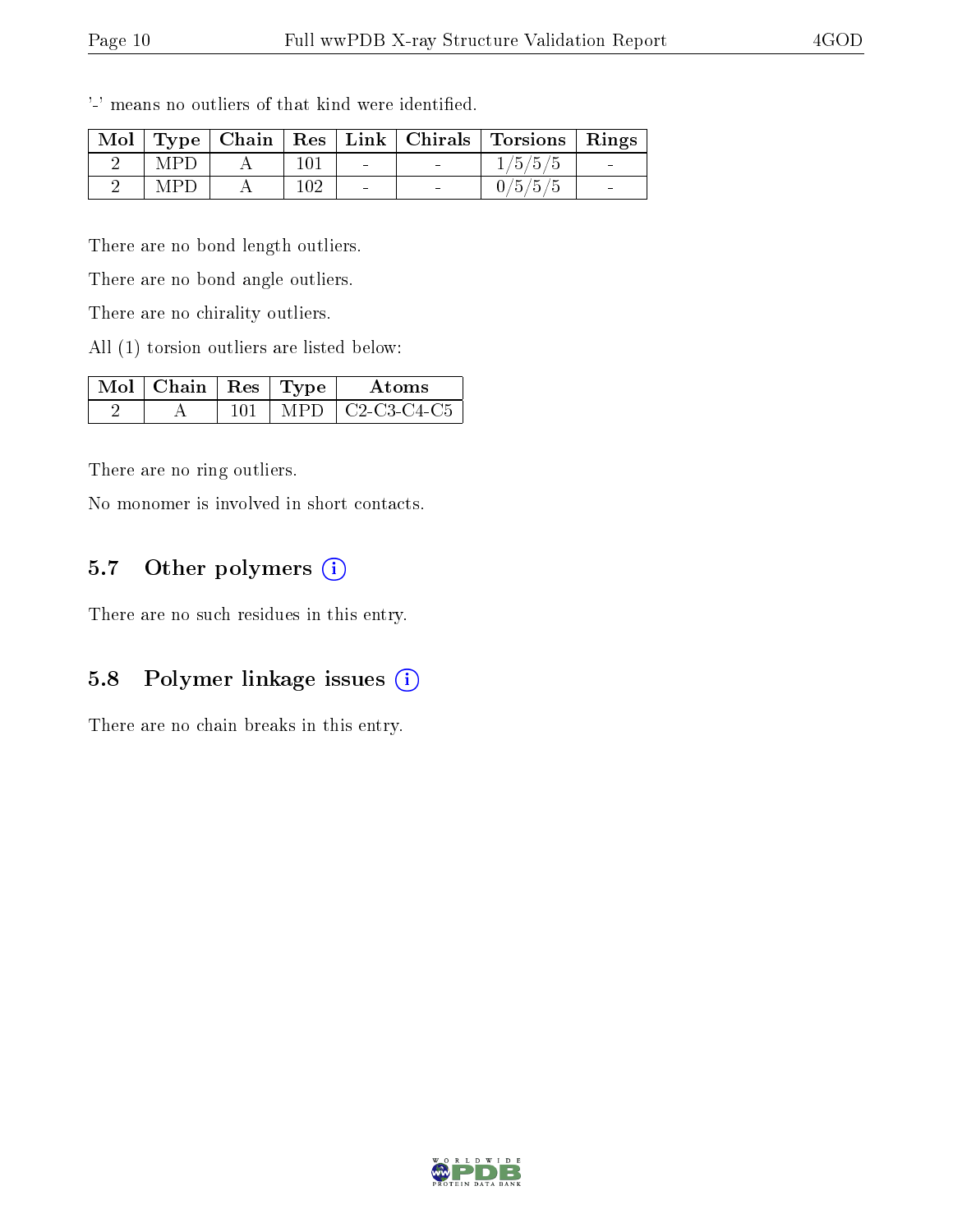## 6 Fit of model and data  $\left( \cdot \right)$

### 6.1 Protein, DNA and RNA chains (i)

In the following table, the column labelled  $#RSRZ>2'$  contains the number (and percentage) of RSRZ outliers, followed by percent RSRZ outliers for the chain as percentile scores relative to all X-ray entries and entries of similar resolution. The OWAB column contains the minimum, median,  $95<sup>th</sup>$  percentile and maximum values of the occupancy-weighted average B-factor per residue. The column labelled  $Q< 0.9$  lists the number of (and percentage) of residues with an average occupancy less than 0.9.

| Mol | Chain | Analysed      | ${ <\bf RSRZ} { >}$ | $\#\text{RSRZ}{>}2$ |    | $\overline{OWAB(A^2)}$ | Q <sub>0.9</sub> |  |
|-----|-------|---------------|---------------------|---------------------|----|------------------------|------------------|--|
|     |       | $47/52(90\%)$ | 0.32                | $2(4\%)$ 35         |    | $\sqrt{35}$            | 7, 13, 26, 43    |  |
|     |       | 46/52(88%)    | 0.44                | $3(6\%)$ 18 17,     |    |                        | 8, 14, 36, 45    |  |
| All | Аll   | 93/104(89%)   | 0.38                | 5(5%)               | 25 | <b>24</b>              | 7, 13, 32, 45    |  |

All (5) RSRZ outliers are listed below:

| Mol | Chain | Res | Type       | <b>RSRZ</b> |
|-----|-------|-----|------------|-------------|
|     |       |     | <b>MET</b> | 8.0         |
|     |       | 49  | <b>ASP</b> | 5.2         |
|     |       | 5   | <b>LYS</b> | 4.0         |
|     |       | 20  | ARG        | 2.7         |
|     |       | 2   | MET        | 2.5         |

### 6.2 Non-standard residues in protein, DNA, RNA chains  $(i)$

There are no non-standard protein/DNA/RNA residues in this entry.

### 6.3 Carbohydrates (i)

There are no carbohydrates in this entry.

### 6.4 Ligands  $(i)$

In the following table, the Atoms column lists the number of modelled atoms in the group and the number defined in the chemical component dictionary. The B-factors column lists the minimum, median,  $95<sup>th</sup>$  percentile and maximum values of B factors of atoms in the group. The column labelled  $Q< 0.9$  lists the number of atoms with occupancy less than 0.9.